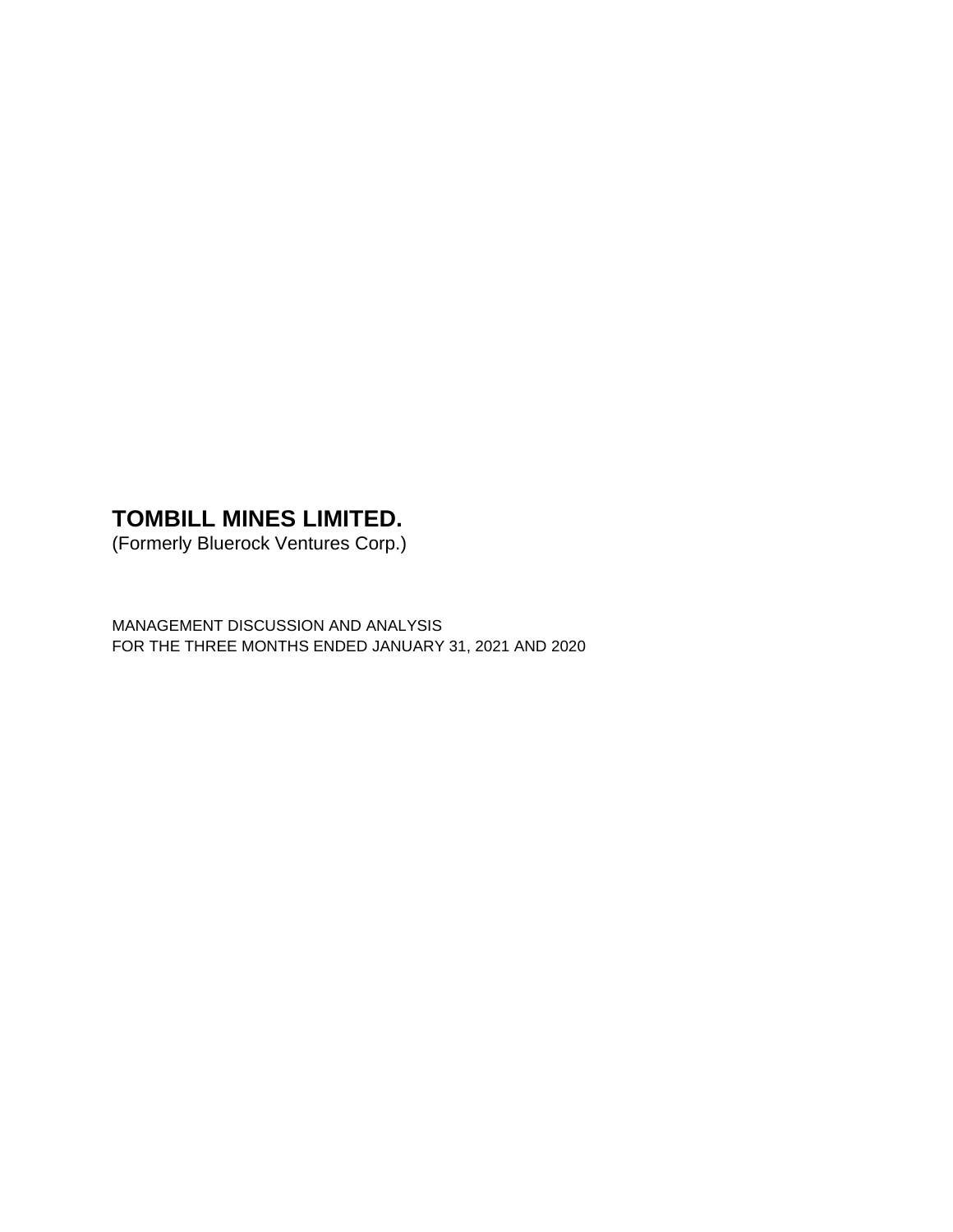(Formerly Bluerock Ventures Corp.) Management Discussion & Analysis For the three months ended January 31, 2021 and 2020

## **1.1 Date**

This Management Discussion and Analysis ("MD&A") of Tombill Mines Limited (Formerly Bluerock Ventures Corp. or the "Company") has been prepared by management as of April 1, 2021 and should be read in conjunction with the condensed consolidated interim financial statements and related notes thereto of the Company for the three months ended January 31, 2021 and 2020, which were prepared in accordance with International Accounting Standards using accounting policies consistent with International Financial Reporting Standards ("IFRS") as issued by the International Accounting Standards Board ("IASB") and International Financial Reporting Interpretations Committee ("IFRIC").

This MD&A contains forward-looking information which reflects management's expectations regarding the Company's growth, results of operation, performance and business prospects and opportunities. The use of words such as "anticipate", "continue", "estimate", "expect", "may", "will", "project", "should", believe", outlook", "forecast" and similar expressions are intended to identify forward-looking statements.

Forward-looking statements in this MD&A include, but not limited to, the Company's expectation of future activities and results, of its working capital needs and its ability to identify, evaluate and pursue suitable business opportunity. Forward-looking statements involve known and unknown risks, uncertainties and other factors that may cause actual results of events to differ materially from those anticipated in these forwardlooking statements. Readers should not put undue reliance on forward-looking information.

Historical results of operations and trends that may be inferred from the following discussions and analysis may not necessarily indicate future results from operations.

## **1.2 Over-all Performance**

The Company was incorporated by a Certificate of Incorporation issued pursuant to the provisions of the Business Corporations Act (British Columbia) on February 3, 2011.

On December 9, 2020, the Company completed a reverse takeover (RTO) transaction (the "Transaction") with Tombill Mines Ltd. The Company acquired 100% of the issued and outstanding common shares of Tombill Mines Ltd. in exchange for the issuance of common shares of the Company pursuant to an Amalgamation Agreement (the "Agreement") dated December 4, 2020. The Company completed a name change from "Bluerock Ventures Corp." to "Tombill Mines Limited" and will continue the business which was previously conducted by Tombill Mines Ltd. (the "Resulting Issuer"). Tombill commenced trading on the TSX Venture Exchange (the "TSXV") under the trading symbol "TBLL" on December 15, 2020, the Resulting Issuer is a Tier 2 resource Issuer.

Upon completion of the Transaction, the Company owns various mineral exploration and past-producing gold properties in the Geraldton and Beardmore region, Ontario. Tombill Mines' primary business is mineral exploration, primarily gold. It has 74 claims; of which 60 are owned and patented; 5 leased; and 9 where it owns the mineral rights. Of these, Tombill Mines Main Group (the "Property") comprises 54 owned patents, and 4 mineral rights.

The Company's RTO Transaction was done by way of a three-cornered amalgamation among the Company, Tombill Mines Ltd, and Tombill Exploration Ltd. ("Subco"), which had been incorporated as a wholly-owned subsidiary of the Company for purposes of facilitating the Transaction. Pursuant to the Agreement, each shareholder of the Tombill Mines Ltd. received 1 Resulting Issuer share for each share of Tombill Mines Ltd. held. Accordingly, an aggregate of 93,220,000 Resulting Issuer shares were issued to the shareholders of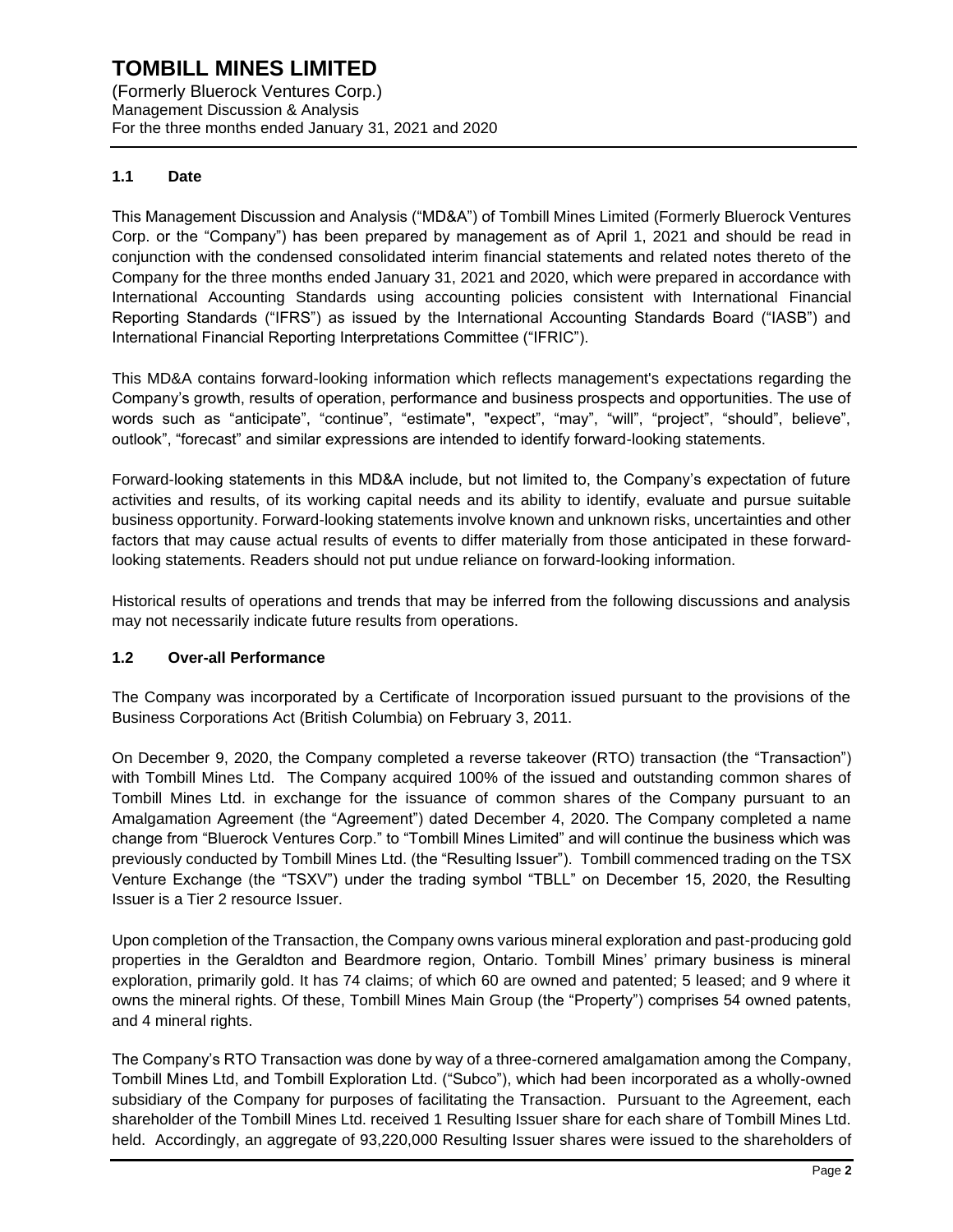(Formerly Bluerock Ventures Corp.) Management Discussion & Analysis For the three months ended January 31, 2021 and 2020

Tombill Mines Ltd. Pursuant to the Agreement, the shareholders of the Tombill Mines Ltd. owned 64% of the Company and, as a result, the Transaction is considered a reverse acquisition of the Company by Tombill Mines Ltd. Following the Transaction, the Reporting Issuer will continue Tombill Mines Ltd's business whose name was changed to "Tombill Mines Limited", with the Amalco operating under the name "Tombill Exploration Ltd."

### **Overall performance**

## **2021 Exploration Program**

On January 11, 2021, the Company started its drilling program at the Property, following the appointment of Forage M3 Drilling Services Inc. ("Forage M3") and Nordmin Engineering Ltd. ("Nordmin") to undertake drilling and exploration. The program focuses on defining extension and continuity and additional zones that may continue onto the Tombill Main group property. The initial drill holes are directly adjacent to the Hardrock Project claim border.

The drilling program consists of 2 phases:

Phase 1 plan comprises: 15 drill holes (5 hub-holes + 10 daughter holes) campaign over ~16,000 m and Phase 2 plan comprises: 63 drill holes campaign over ~70,000 m

#### **Exploration and Drilling Plan Highlights**

- Fully funded Phase 1 exploration and drilling program at Tombill MainGroup started early January
	- o 15 drill holes campaign over ~16,000 m
	- o Focus on defining continuity of the adjacent Hardrock deposit's mineralization, intersected in their western most drill holes, onto Tombill MainGroup
	- o The first drill rig is responding well with directional drilling and the initial hole is on its way to intersecting the first deep target
- Unmanned Aerial Vehicle-Magnetometer Survey ("UAV-MAG Survey") carried out in February to cover high priority targets on the Tombill MainGroup
	- $\circ$  Identification of cross-cutting features, and structures on the Tombill MainGroup property will help refine and identify current and additional drill targets for the drill program
- Surface and near-surface exploration campaigns commencing in early Q3
	- o 8 targets defined, including the past producing Talmora Mine
	- o Testing of historic near-surface targets since Tombill has not seen modern exploration
	- o Further potential for lower-grade near-surface gold deposits
- Near surface drilling program
	- o 8 targets, to test by drilling to 300m below surface

The following table summarizes the Company's exploration and evaluation expenditures with respect to its projects.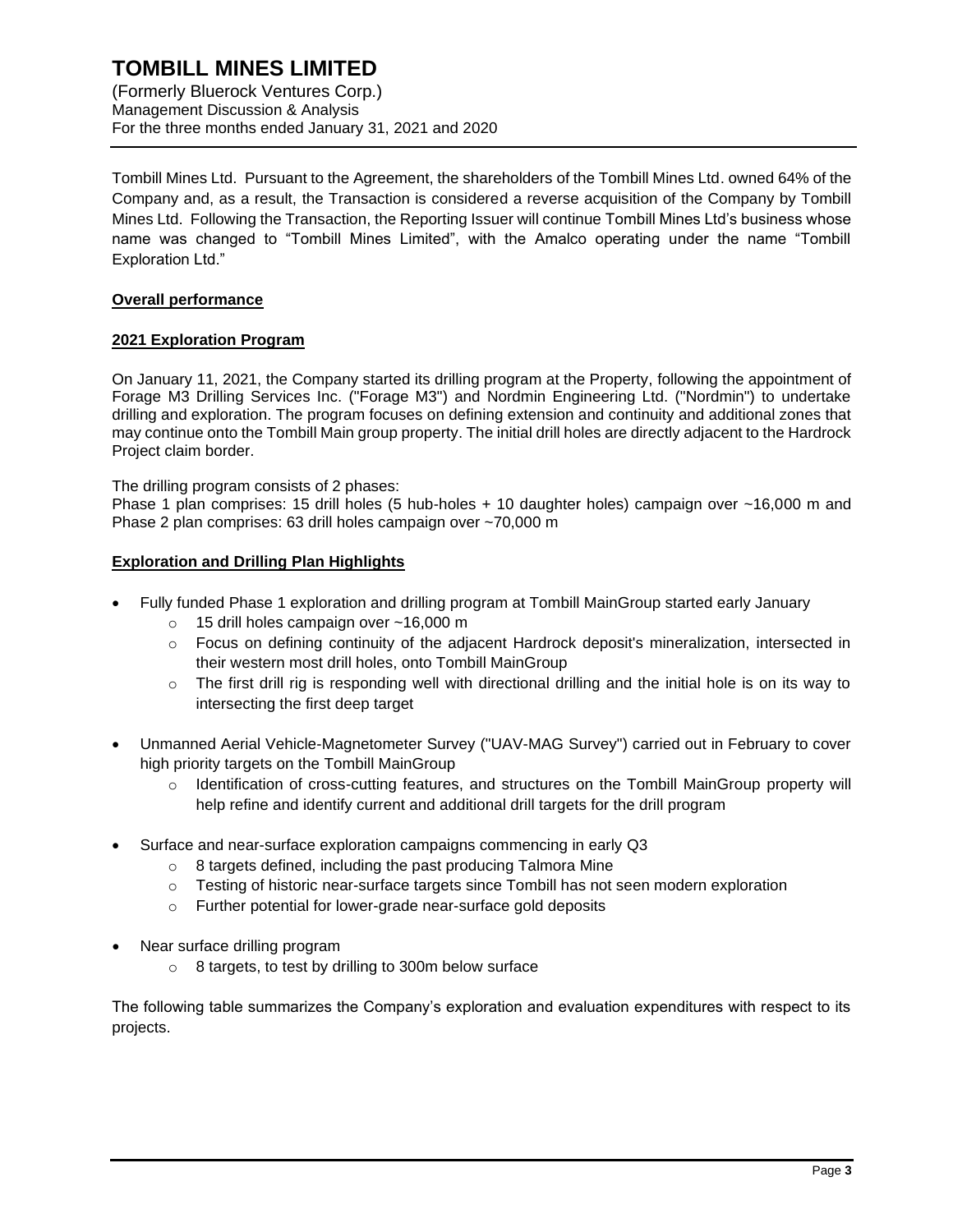(Formerly Bluerock Ventures Corp.) Management Discussion & Analysis For the three months ended January 31, 2021 and 2020

| <b>Acquisition costs:</b>          |               |
|------------------------------------|---------------|
| Balance, October 31, 2019 and 2020 | \$            |
| <b>Deferred exploration costs:</b> |               |
| Camp and site costs                | \$<br>14,070  |
| Drilling                           | 164,559       |
| Geochemical                        | 2,877         |
| Geological                         | 54,895        |
| Geophysical                        | 14,325        |
| Other consultation costs           | 5,948         |
| Travel                             | 7,783         |
| Balance, January 31, 2021          | \$<br>264,457 |
| Total:                             |               |
| Total, October 31, 2020            | \$            |
| Total, January 31, 2021            | \$<br>264,458 |

The outbreak of the novel strain of coronavirus, specifically identified as "COVID-19", has resulted in a widespread health crisis that has affected economies and financial markets around the world resulting in an economic downturn. This outbreak may also cause resource shortages, increased difficulty in raising capital, increased government regulations or interventions, all of which may negatively impact the business, financial condition or results of operations of the Company. The duration and impact of the COVID-19 outbreak is unknown at this time and it is not possible to reliably estimate the length and severity of these developments.

## **1.3 Selected Annual Information**

|                               |     | October 31, 2020 | October 31, 2019 |    | October 31, 2018 |
|-------------------------------|-----|------------------|------------------|----|------------------|
| Net Loss*                     | \$. | (253, 505)       | \$<br>(53, 517)  | \$ | (65, 522)        |
| Loss per share                | \$  | (0.00)           | \$<br>(0.00)     | \$ | (0.00)           |
| Total assets                  | \$  | 58,346           | \$<br>50,924     | \$ | 38,096           |
| Total long term liabilities   | \$  | Nil              | \$<br>Nil        | \$ | Nil              |
| Cash dividends declared per   |     |                  |                  |    |                  |
| share for each class of share | \$. | Nil              | Nil              | S. | Nil              |

\* The increase in net loss for fiscal year 2020 was due to increased professional fees in connection to the Company's financings and the Transaction

## **1.4 Results of Operations**

*Three months ended January 31, 2021 and 2020*

During the three months ended January 31, 2021, the Company reported a net loss of \$4,636,468 or \$0.04 per share as compared to a net loss of \$9,703 or \$0.00 per share during the same quarter in fiscal 2020, an increase in net loss of \$4,626,765.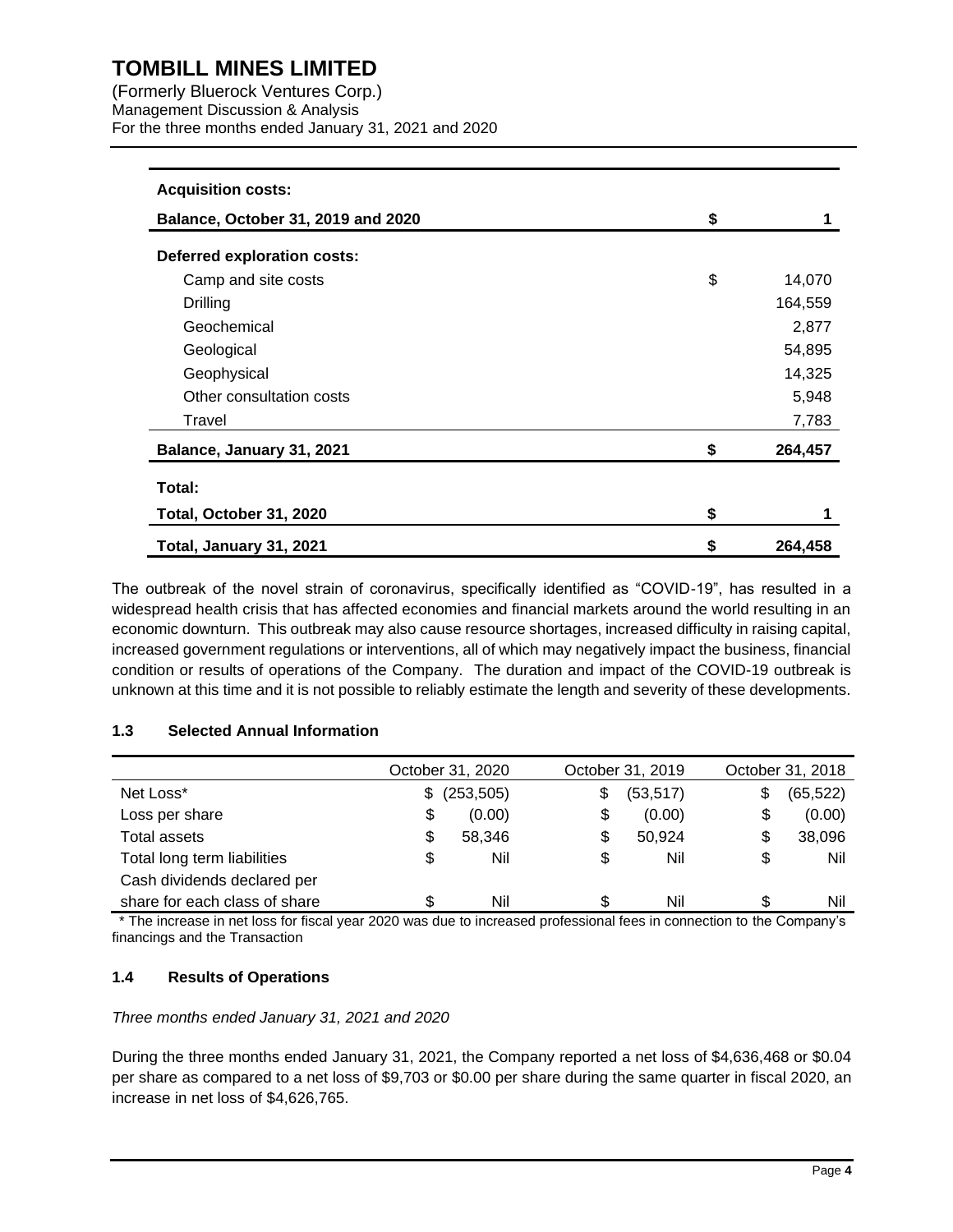The increase in net loss was primarily due to share-based payments valued at \$3,305,075 issued to management and directors for service rendered. In addition, a listing expense of \$1,771,098 was recorded in connection to the Transaction.

During the three months ended January 31, 2021, the Company reported accrued interest income earned on the Company's cash deposits and short-term investment of \$1,399 (2020 - \$Nil), and a recovery on its exploration and evaluation assets relating to an easement granted to an arm's length party of \$750,000.

During the three months ended January 31, 2020, the Company was inactive until the completion of the Transaction.

In additional to the above, the Company recorded an increase in net loss due to increases in:

- share-base compensation of \$157,406 recorded in connection to the vested portion of options granted to certain directors, officers, and consultants of the Company. No options were granted in the comparative period last year;
- marketing expense of \$45,428 incurred in connection to the Company's marketing campaign for investor awareness;
- regulatory and transfer agent fee of \$4,071 as the Company recently went public;
- administrative expense of \$15,833 in connection to an administrative agreement;
- consulting fee of \$62,777 paid for management salaries and other consulting services; and
- professional fees of \$37,346 in connection to the Company's financing and Transaction.

#### **1.5 Summary of Quarterly Results**

The following is a summary of financial information concerning the Company for each of the eight last reported quarters.

| Quarter ended    | Interest and other Income |         | Loss              | Loss per share |
|------------------|---------------------------|---------|-------------------|----------------|
| January 31, 2021 | \$                        | 751,399 | \$<br>(4,636,468) | \$<br>(0.04)   |
| October 31, 2020 |                           | Nil     | (207, 652)        | (0.00)         |
| July 31, 2020    |                           | Nil     | (7, 418)          | (0.00)         |
| April 30, 2020   |                           | Nil     | (28, 733)         | (0.00)         |
| January 31, 2020 |                           | Nil     | (9,703)           | (0.00)         |
| October 31, 2019 |                           | Nil     | (21, 379)         | (0.00)         |
| July 31, 2019    |                           | Nil     | (10, 145)         | (0.00)         |
| April 30, 2019   |                           | Nil     | (18,960)          | (0.00)         |

Over the past eight fiscal quarters, the significant variances were as follows:

| <b>Quarter Ended</b> | <b>Summary of Results</b>                                                                                            |
|----------------------|----------------------------------------------------------------------------------------------------------------------|
| January 31, 2021     | Loss included share-based payment in connection to service rendered<br>and listing expenses in connection to the RTO |
| October 31,2020      | Loss included expenses in connection to RTO and private placement                                                    |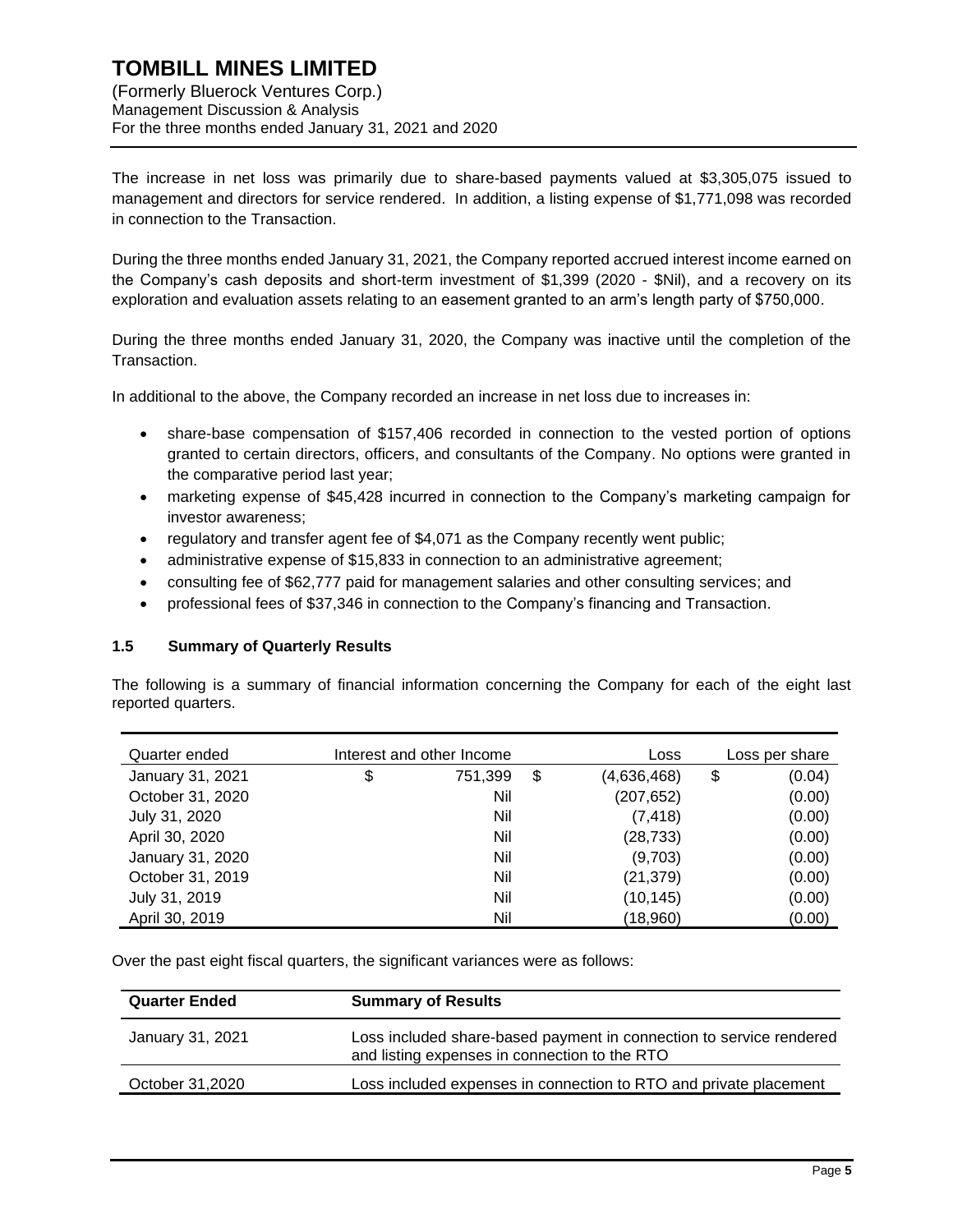## **1.6/1.7 Liquidity and Capital Resources**

The Company reported a working capital of \$5,406,217 at January 31, 2021 compared to a working capital deficiency of \$278,436 at October 31, 2020, representing an increase in working capital of \$5,684,653 as a result of the flow-through and non flow-through private placements. As at January 31, 2021, the Company had cash on hand of \$3,573,971 compared to \$47,670 as at October 31, 2020. Management believes that the Company has sufficient funds to meet its current obligations as they become due and to fund its exploration projects and administrative overhead for the next twelve months.

During the three months ended January 31, 2021, the Company utilized its cash and cash equivalents as follows:

- (a) the Company used  $$229,944$  (2020  $$8,975$ ) of its cash in operating activities;
- (b) exploration expenditures during the period were \$170,692 (2020 \$Nil) during the same period of the previous fiscal year, the increase was a result of the Company's exploration program at patented property within Ontario's Geraldton Gold Camp which commenced in the current period;
- (c) the Company received net proceeds of \$5,845,847 from its flow-through and non flow through private placements of 41,733,934 units;
- (d) the Company invested \$2,000,000 (October 31, 2020 \$Nil) into short term GIC investments; and
- (e) the Company acquired net cash of \$81,090 on the Transaction.

The Company's current assets excluding cash consisted of the following:

|                              | January 31, 2021 | October 31, 2020 |
|------------------------------|------------------|------------------|
| <b>GIC</b> investments       | \$2,000,000      |                  |
| Government sales tax credits | 74.737           | 10.675           |
| Interest accrued             | 1.110            |                  |
| Prepaid expenses             | 226,597          |                  |

As of January 31, 2021, the Company held GIC investments totaling \$2,000,000 (October 31, 2020 - \$Nil) with accrued interest of \$1,110 (October 31, 2020 - \$Nil). The GIC investments yield a fixed interest rates of 0.45% (October 31, 2020 – Nil) and are fully redeemable.

Current liabilities as at January 31, 2021 consisted of the following:

- (a) trade payables and accrued liabilities of \$254,345 (October 31, 2020 \$196,780);
- (b) amounts due to related parties of \$Nil (October 31, 2020 \$140,001); and
- (c) flow- through premium liability of \$215,853 (October 31, 2020 \$Nil) recorded in connection to the December 2020 flow-through private placement. The flow through premium liability does not represent cash liability to the Company and will be fully amortized by December 2021 after the Company incurs qualifying flow-through exploration expenditures of \$2,638,850.

The other sources of funds potentially available to the Company are through the exercise of outstanding convertible securities as discussed in 1.15 – Other Requirements – Summary of Outstanding Share Data. There can be no assurance, whatsoever, that any or all these outstanding exercisable securities will be exercised.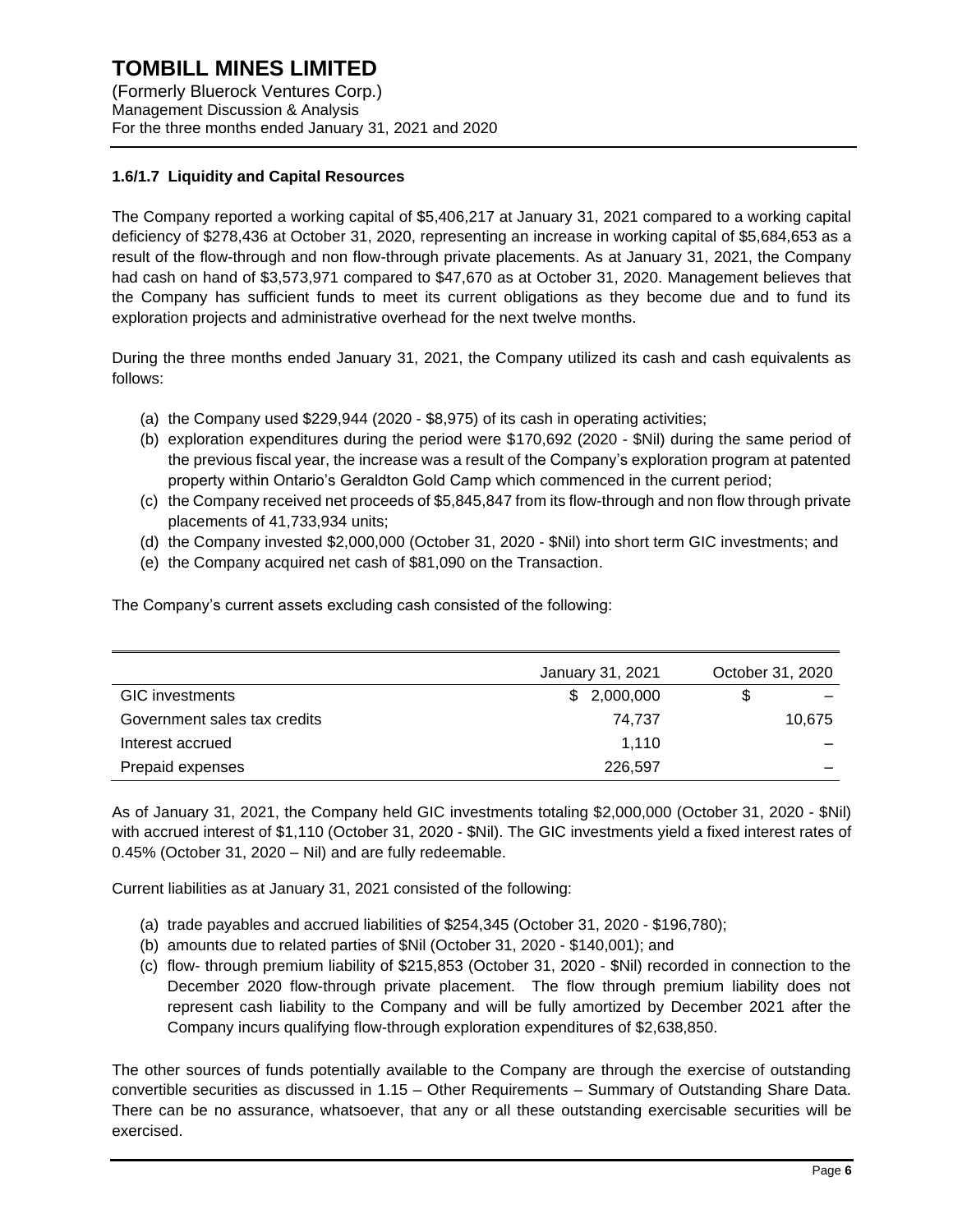## **TOMBILL MINES LIMITED** (Formerly Bluerock Ventures Corp.)

Management Discussion & Analysis For the three months ended January 31, 2021 and 2020

The Company is exposed to various financial instrument risks and assesses the impact and likelihood of this exposure.

These risks include liquidity risk, credit risk, currency risk, and interest rate risk. Where material, these risks are reviewed and monitored by the Board of Directors.

## a) Liquidity Risk

Liquidity risk arises through the excess of financial obligations over available financial assets due at any point in time. The Company's objective in managing liquidity risk is to maintain sufficient readily available reserves in order to meet its liquidity requirements at any point in time. The Company achieves this by maintaining sufficient cash and cash equivalents. As at January 31, 2021, the Company was holding cash deposits of \$3,573,971 to settle current liabilities of \$470,198. Management believes it has sufficient funds to meet its current obligations as they become due and to fund its exploration projects and administrative costs.

#### b) Credit Risk

Credit risk is the risk of potential loss to the Company if the counterparty to a financial instrument fails to meet its contractual obligations. The Company's credit risk is primarily attributable to cash and investments. The Company maintains its cash with high-credit quality financial institutions, thus limiting its exposure to credit risk on such financial assets.

The Company's secondary exposure to credit risk is on its receivables. This risk is minimal as receivables consist primarily of refundable government sales taxes and interest accrued on GIC investments.

#### *Market risk*

Market risk is the risk of loss that may arise from changes in market factors such as interest rates, foreign exchange rates, and commodity and equity prices. These fluctuations may be significant and the Company, has exposure to these risks.

#### i) Interest Rate Risk

The Company's exposure to interest rate risk arises from the interest rate impact on its cash and investments. The Company's practice has been to invest cash at floating rates of interest, in cash equivalents, in order to maintain liquidity, while achieving a satisfactory return for shareholders. There is minimal risk that the Company would recognize any loss as a result of a decrease in the fair value of any guaranteed bank investment certificates and cash as they are generally held with large financial institutions.

## ii) Currency Risk

The Company operates in Canada and is therefore not exposed to significant foreign exchange risk arising from transactions denominated in a foreign currency.

#### iii) Price Risk

The Company is exposed to price risk with respect to commodity and equity prices. Equity price risk is defined as the potential adverse impact on the Company's earnings due to movements in individual equity prices or general movements in the level of the stock market. Commodity price risk is defined as the potential adverse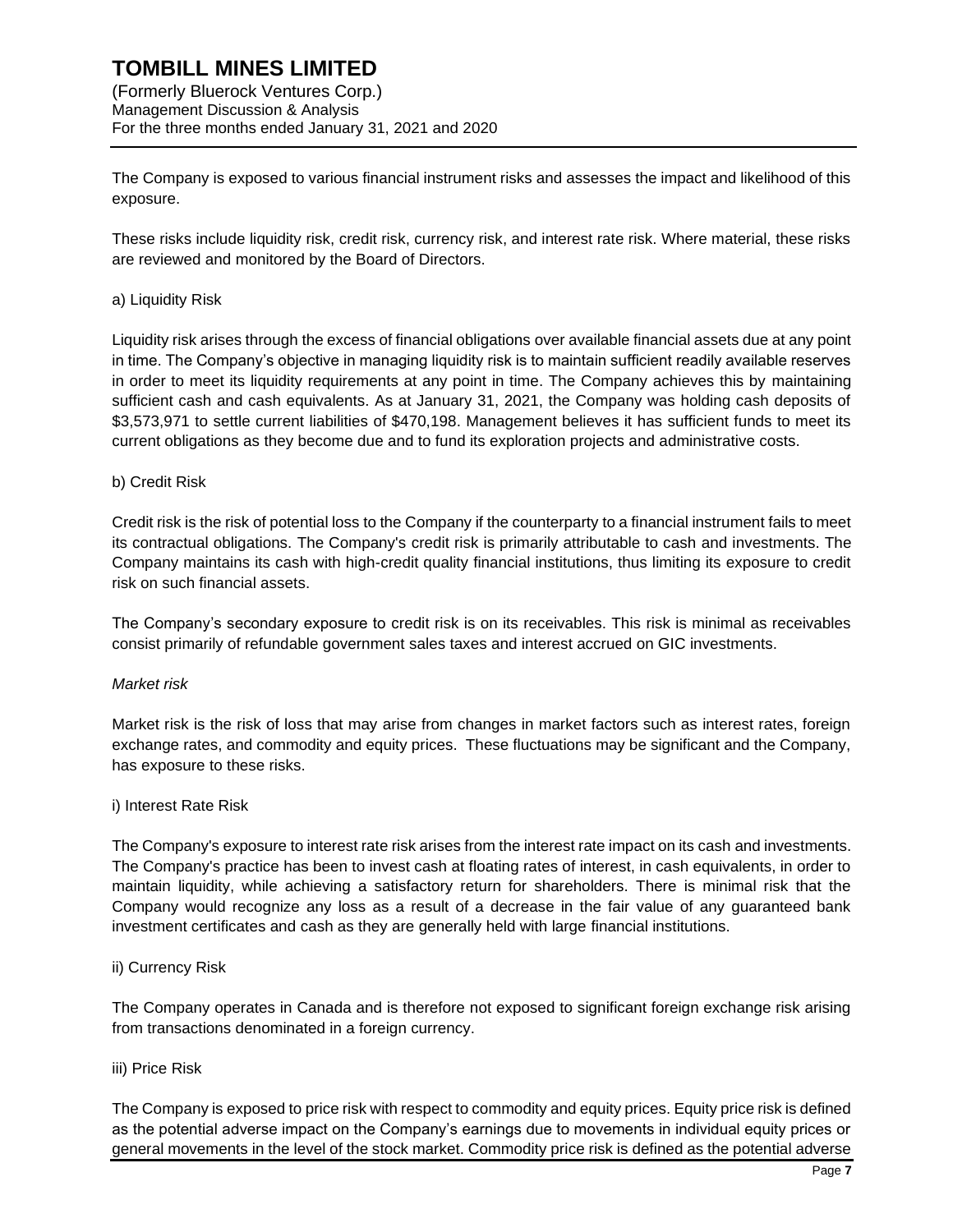impact on earnings and economic value due to commodity price movements and volatilities. The Company closely monitors certain commodity prices, individual equity movements, and the stock market to determine the appropriate course of action to be taken by the Company.

#### **1.8 Off-Balance Sheet Arrangements**

The Company does not utilize off-balance sheet arrangements.

#### **1.9 Transactions with Related Parties**

Key management personnel includes persons having the authority and responsibility for planning, directing, and controlling the activities of the Company as a whole. Key management personnel comprise of the directors of the Company, executive and non-executive, and officers.

The remuneration of the key management personnel during the three months ended January 31, 2021 and 2020 were as follows:

| January 31,                    |   | 2021   |   | 2020 |
|--------------------------------|---|--------|---|------|
| <b>Chief Executive Officer</b> | S | 20,679 | S |      |
| <b>Chief Financial Officer</b> |   | 14.648 |   |      |
| Total                          |   | 35.327 |   |      |

During the three months ended January 31, 2021, the Company:

- (i) Paid or accrued \$24,000 (2020 \$Nil) for consulting services provided by Ian Stalker, a director of the Company.
- (ii) Prior to the completion of the Transaction, 7,236,001 common shares were issued for consulting services at a fair value of \$1,085,400 to a Trust in which Adam Horne, a director and officer of the Company, is a beneficiary of.
- (iii) Prior to the completion of the Transaction, 4,932,610 common shares were issued for consulting services at a fair value of \$739,892 to a company controlled by Ian Stalker, a director and officer of the Company.
- (iv) Recognized an aggregate of \$151,947 (2020 \$Nil) in share based compensation on the vested portion of stock options granted to directors and officers of the Company.

During the three months ended January 31, 2020, the Company was inactive until the completion of the Transaction.

As at January 31, 2021, \$Nil (October 31, 2020 - \$140,001) is owed to shareholders of the Company. These balances are non-interest bearing with no specific terms of repayment and are unsecured.

## **1.10 Subsequent Events**

Subsequent to January 31, 2021, the Company: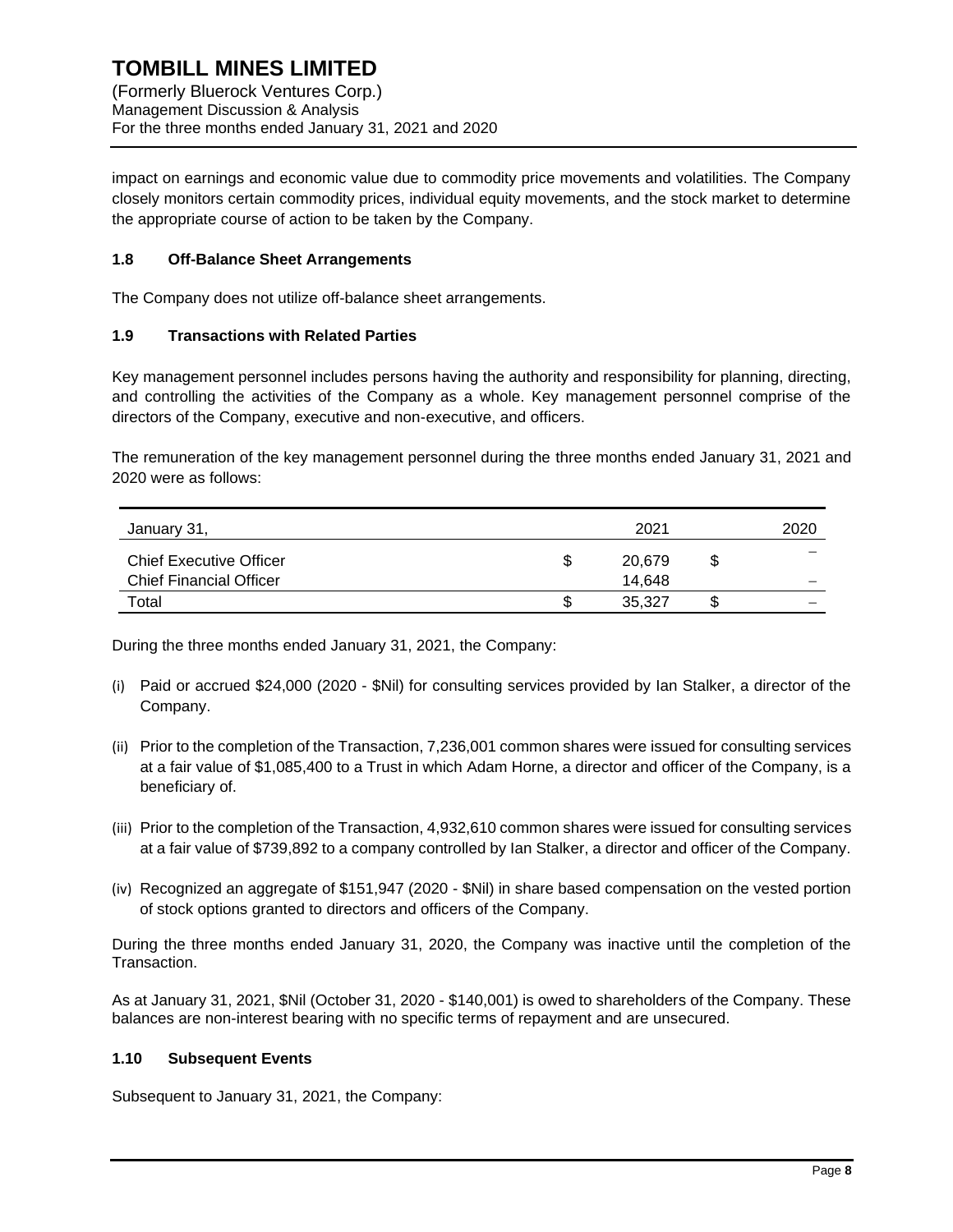(Formerly Bluerock Ventures Corp.) Management Discussion & Analysis For the three months ended January 31, 2021 and 2020

- (i) granted a total of 950,000 stock options to consultants and officers of the Company at an exercise price of \$0.245 expiring between February 19, 2023 to February 19, 2026;
- (ii) completed a non-brokered private placement of 8,695,652 units at a price of \$0.23 per unit for aggregate proceeds of \$2,000,000. Each unit consists of one common share and one common share purchase warrant. Each warrant entitles the holder to purchase one common share of the Company at a price of \$0.32 for a period of 18 months after closing;
- (iii) established advisory board with initial appointments of Dr. Quinton Hennigh and Mr. Gordon Reid;
- (iv) Stephen Gledhill replaced Mark Colman as the Company's Corporate Secretary;
- (v) Mr. Reda Jalabi resigned as a director; and
- (vi) Mr. Giuseppe Ciardi was appointed as a director of the Company effective February 22, 2021.

#### **1.11 Proposed Transactions**

None.

#### **1.12 Critical Accounting Estimates**

Significant estimates are used when accounting for items and matters such as accrued liabilities, deferred income taxes, fair value of share-based compensation expense or other amounts pursuant to the Company's significant accounting policies that are disclosed in Note 2 of the condensed consolidated interim financial statements for the three months ended January 31, 2021 and 2020.

#### **1.13 Changes in Accounting Policies including Initial Adoption**

The financial information presented in this MD&A has been prepared in accordance with International Financial Reporting Standards. Our significant account policies are set out in Note 2 of the condensed consolidated interim financial statements for the three months ended January 31, 2021 and 2020.

#### **1.14 Financial Instruments and Other Instruments**

The Company's financial instruments at January 31, 2021 were as follows:

|                               | <b>FVTPL</b>       |    |         |
|-------------------------------|--------------------|----|---------|
| <b>Financial assets:</b>      |                    |    |         |
| Cash                          | \$<br>3,573,971 \$ |    |         |
| Investment                    | 2,000,000          |    |         |
| <b>Financial liabilities:</b> |                    |    |         |
| Trade payables                |                    |    | 218,452 |
|                               | 5,573,971          | ß. | 218,452 |

#### **1.15 Other Requirements**

Summary of Outstanding Share Data as of April 1, 2021:

Authorized: Unlimited number of common shares without par value.

Issued and outstanding: 153,762,919 (including 84,600,001 held in escrow); Stock options: 12,424,817 Warrants: 29,562,619